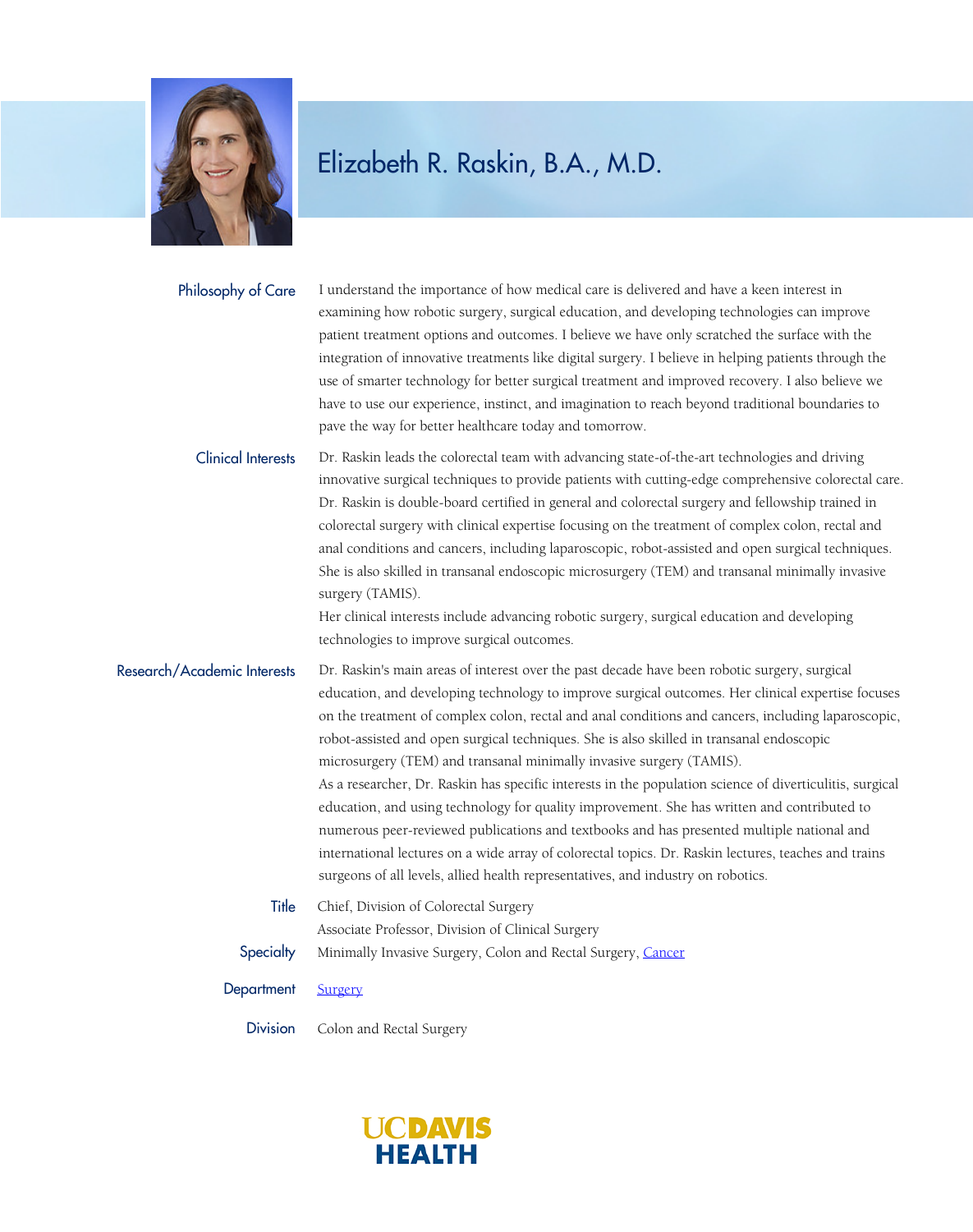

| Center/Program Affiliation        | <b>UC Davis Comprehensive Cancer Center</b>                                                                                                                                                                                                                           |
|-----------------------------------|-----------------------------------------------------------------------------------------------------------------------------------------------------------------------------------------------------------------------------------------------------------------------|
| Address/Phone                     | UC Davis Medical Center - Cypress Building, Cypress Building- Colon and Rectal Surgery Clinic,<br>2221 Stockton Blvd. Suite E Sacramento, CA 95817<br>Phone: 916-734-2680                                                                                             |
| <b>Additional Phone</b>           | Clinic Fax: 916-734-7613<br>Clinic Referral Phone: 800-2-UCDAVIS (800-282-3284)                                                                                                                                                                                       |
| Education                         | Physician Referrals: 800-4-UCDAVIS (800-482-3284)<br>M.D., University of Nevada School of Medicine, Reno NV 2002<br>B.A., University of Oregon, Eugene OR 1996                                                                                                        |
| Internships                       | General Surgery, Tufts-New England Medical Center, Boston MA 2002-2003                                                                                                                                                                                                |
| Residency                         | General Surgery, Tufts-New England Medical Center, Boston MA 2003-2007                                                                                                                                                                                                |
| <b>Fellowships</b>                | Colon and Rectal Surgery, University of Minnesota, Minneapolis MN 2007-2008                                                                                                                                                                                           |
| <b>Board Certifications</b>       | American Board of Surgery - Colon and Rectal Surgery<br>American Board of Surgery - General Surgery                                                                                                                                                                   |
| <b>Professional Memberships</b>   | American College of Surgery<br>American Society of Colon and Rectal Surgeons<br>Society of Gastrointestinal and Endoscopic Surgeons                                                                                                                                   |
| <b>Honors and Awards</b>          | Surgeon of the Year Golden Scalpel Award, Excellence in Teaching at Loma Linda University,<br>2017                                                                                                                                                                    |
|                                   | Best Doctors for Women-Colon and Rectal Surgery, Minnesota Monthly, 2012, 2013<br>Resident Teaching Award, Tufts University Medical School, 2005                                                                                                                      |
| <b>Select Recent Publications</b> | Raskin ER, Gorrepati ML, Mehendale S, Gaertner WB. Robotic-assisted ileocolic resection for<br>Crohn's disease: outcomes from an early national experience. J Robot Surg. 2019 Jun;13(3):429-<br>434. doi:10.1007/s11701-018-0887-1. Epub 2018 Nov 13. PMID:30426352. |

Behdin N, Selleck M, Raskin E. Rectal prolapse in the setting of ascites: a case report. ANZ J Surg. 2019 Mar;89(3):269-270. doi:10.1111/ans.15073. PMID:30827048.

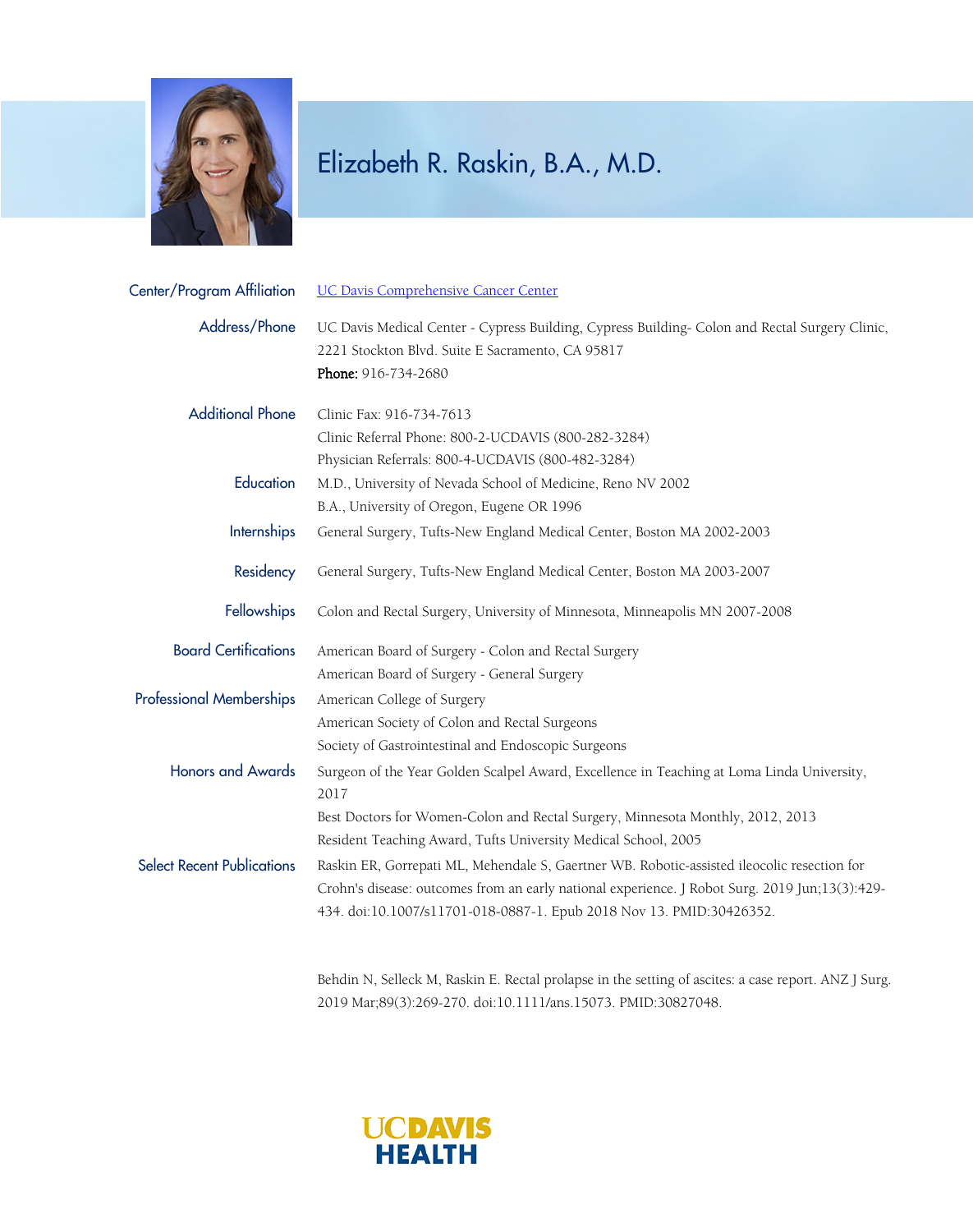

Raskin ER, Keller DS, Gorrepati ML, Akiel-Fu S, Mehendale S, Cleary RK. Propensity-Matched Analysis of Sigmoidectomies for Diverticular Disease. JSLS. 2019 Jan-Mar;23(1):e2018.00073. doi: 10.4293/JSLS.2018.00073. PMID:30675092.

Raskin ER, Madoff RD. Complications of Rectal Cancer Surgery. Longo WE, Reddy V, Audisio RA (Eds.). Modern Management of Cancer of the Rectum. 2015;29:447-459.

Jenkins C, Raskin ER. Single Incision Right Colectomy. Kim J, Garcia-Aguilar J (Eds.). Minimally Invasive Surgical Techniques for Cancers of the Gastrointestinal Tract (Memorial-Sloan Kettering textbook). 2020;19:177-183.

Raskin ER. Functional Outcomes after Transanal Surgery for Rectal Neoplasia. Atallah S (Ed.). Transanal Minimally Invasive Surgery and Transanal Total Mesorectal Excision, Springer Nature. 2019;13:123-131.

Raskin, ER. Rectovaginal Fistulae. Beck DE, Steele SR, Wexner SD (Eds.). Fundamentals of Anorectal Surgery. 2019;11:191-204.

Keller D, Raskin ER. Local excision: indications and techniques. Kwaan M, Zbar AP (Eds.). Comprehensive Rectal Cancer Care. 2019;9:161-178.

Raskin ER. Surgical Immunofluorescence and Firefly Technology in Colon and Rectal Surgery. Obias V (Ed.). Robotic Colon and Rectal Surgery: Principles and Practice. 2017;9:105-114.

Raskin ER. Evolution of Robotic Surgery. Ross HM, Lee SW, Champagne BJ, Pigazzi A, Rivadeneira DE (Eds.). Robotic Approaches to Colorectal Surgery. 2015;2:19-27.